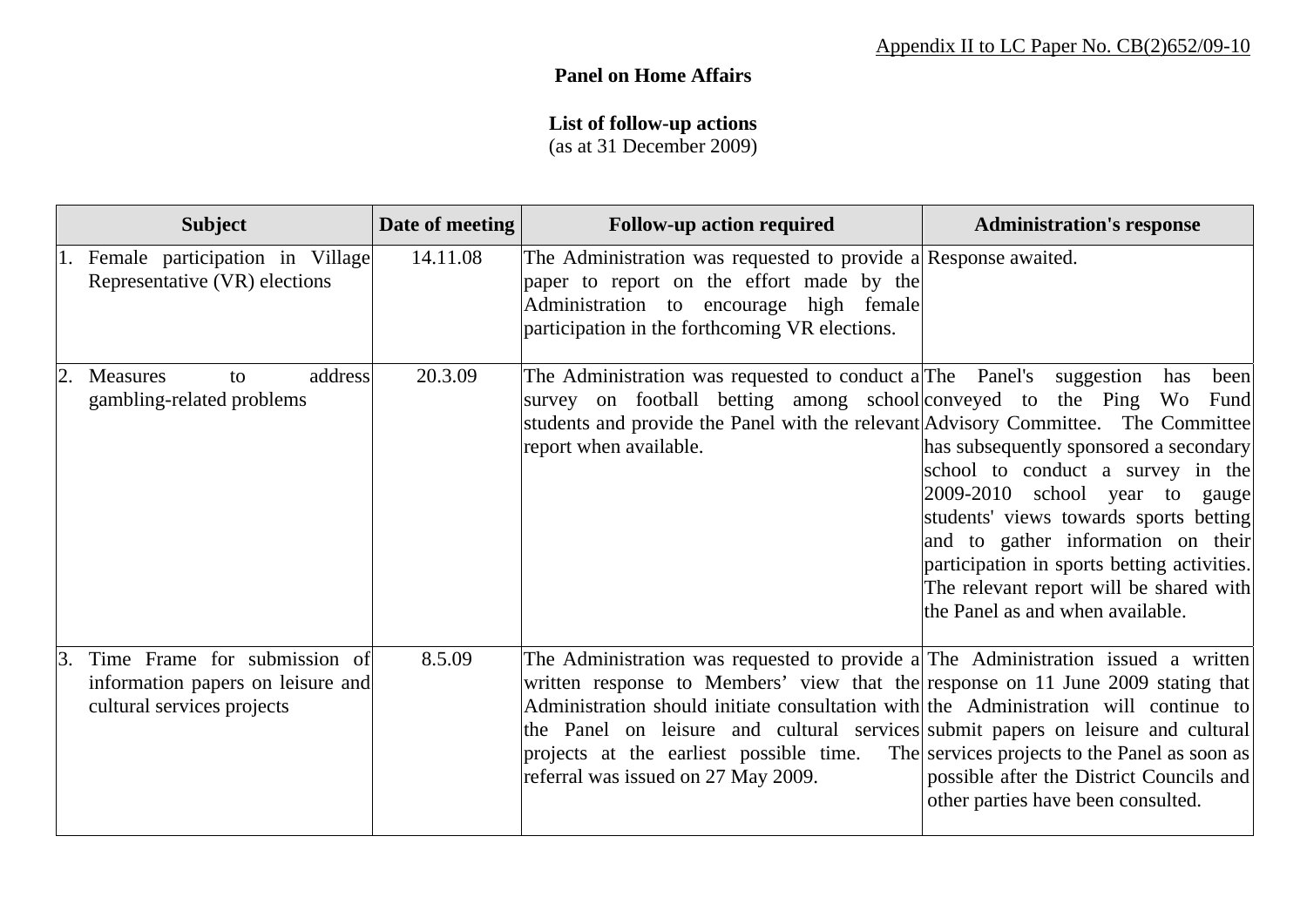|    | <b>Subject</b>                                                          | Date of meeting | <b>Follow-up action required</b>                                                                                                                                                                                                                                   | <b>Administration's response</b>                                           |
|----|-------------------------------------------------------------------------|-----------------|--------------------------------------------------------------------------------------------------------------------------------------------------------------------------------------------------------------------------------------------------------------------|----------------------------------------------------------------------------|
| 4. | Staff<br>deployment<br>and<br>management of public swimming<br>pools    | 10.7.09         | The Administration was requested to -<br>provide a detailed breakdown of the December 2009.<br>(a)<br>number/types of pool incidents reported<br>at the various types of public swimming<br>pools; and                                                             | The Administration aims to submit the<br>requested information to LegCo in |
|    |                                                                         |                 | report on the changes in lifeguard<br>(b)<br>establishment of Leisure and Cultural<br>Services Department from 2001 to 2008,<br>particularly the reduction of lifeguard<br>provision for Tseung Kwan O Swimming<br>Pool and Kowloon Park Swimming Pool<br>in 2004. |                                                                            |
|    | 5. Procurement and preservation of<br>historical artifacts and exhibits | 5.10.09         | The Administration was requested to provide an Response awaited.<br>information paper on the findings of the annual<br>internal audit reviews conducted by the Quality<br>Assurance Section of Leisure and Cultural<br>Services Department.                        |                                                                            |
|    | 6. Future development of museum<br>services                             | 13.11.09        | The Administration has agreed to provide a The Administration aims to submit a<br>paper within three months to report on the paper on the mode of governance of<br>progress of the establishment of a statutory public museums to the Panel in<br>Museums Board.   | February 2010.                                                             |